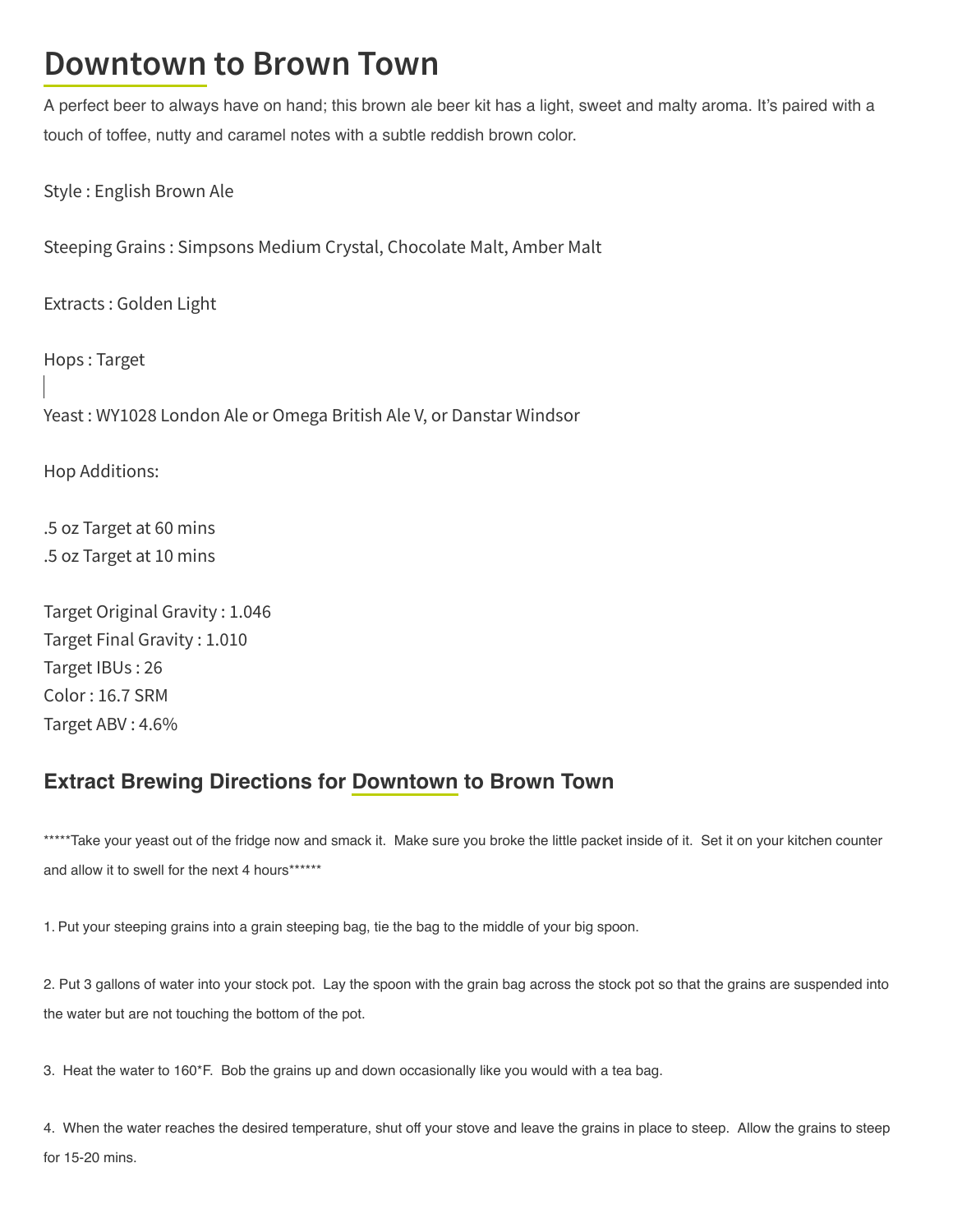5. Lift the grains out of the water (from now on it will be called wort) and allow them to drain into the stock pot. DO NOT squeeze or press the grain bag, this will produce proteins and harsh flavors that you do not want in your beer.

6. Add the two 1 pound bags of Golden Light dried malt extract now while the heat is off. Stir until all the clumps are dissolved into the wort.

7. Turn the stove back on and bring to a rolling boil. Set a timer for 60 minutes when it starts boiling and also add your first (bittering) hop addition (.5 oz Target). Be careful to add the hops slowly and stir vigorously to reduce your risk of a boil over. It might be a good idea to turn the heat down for this part.

8. At 15 minutes (meaning 45 minutes into the boil, 15 minutes remaining) add the rest of your extract. If you are adding whirl floc, Irish moss or 1/4 tsp. yeast nutrient, do so now.

8b. At 10 minutes remaining, add your flavor hop addition (.5 oz of Target).

9. At 0 minutes your timer should go off, time to shut off the burner.

\*\*\*\*\*From this point onward EVERYTHING that touches your beer MUST BE SANITIZED\*\*\*\*\*\*

- I like to fill up a 5 gal. bucket with water and 1 oz. of sanitizer for this purpose-

10. Chill your wort to 68\*F as rapidly as possible while it is still in the kettle. This can be achieved with a wort chiller, or an ice bath in your sink.

11. Gently pour your wort into your primary fermenter being careful to leave as much of the sludge at the bottom in your kettle as possible. If you have our deluxe kit, your primary fermenter is your 6.5 gallon bucket with the spigot attached. I like to make sure the spigot attachment is sealed properly and water tight before I add my wort to it. Also, make sure the spigot is in the CLOSED position!

12. Top your beer up to 5 gallons with more water. Using cold, clean water can help you finish chilling the wort to the ideal 68\*F before adding your yeast (For best results, do not add yeast until wort temp is at least within 10 degrees of 68\*F. The closer to 68\*F, the better).

13. Put your unopened yeast pack into your bucket of sanitizer. Place your sanitized hydrometer into your wort and take an original gravity reading. There are three units of measurement on the hydrometer, you want to be looking at the smallest one.

14. Vigorously stir your wort to introduce as much oxygen as possible into the wort. This is the ONLY time you want to get oxygen in your beer.

15. Cut a corner off of the top of your yeast pouch with a pair of sanitized scissors and pour the yeast into your wort.

16. Seal the top of your fermenter and put an airlock partially filled with sanitizer into the hole on top.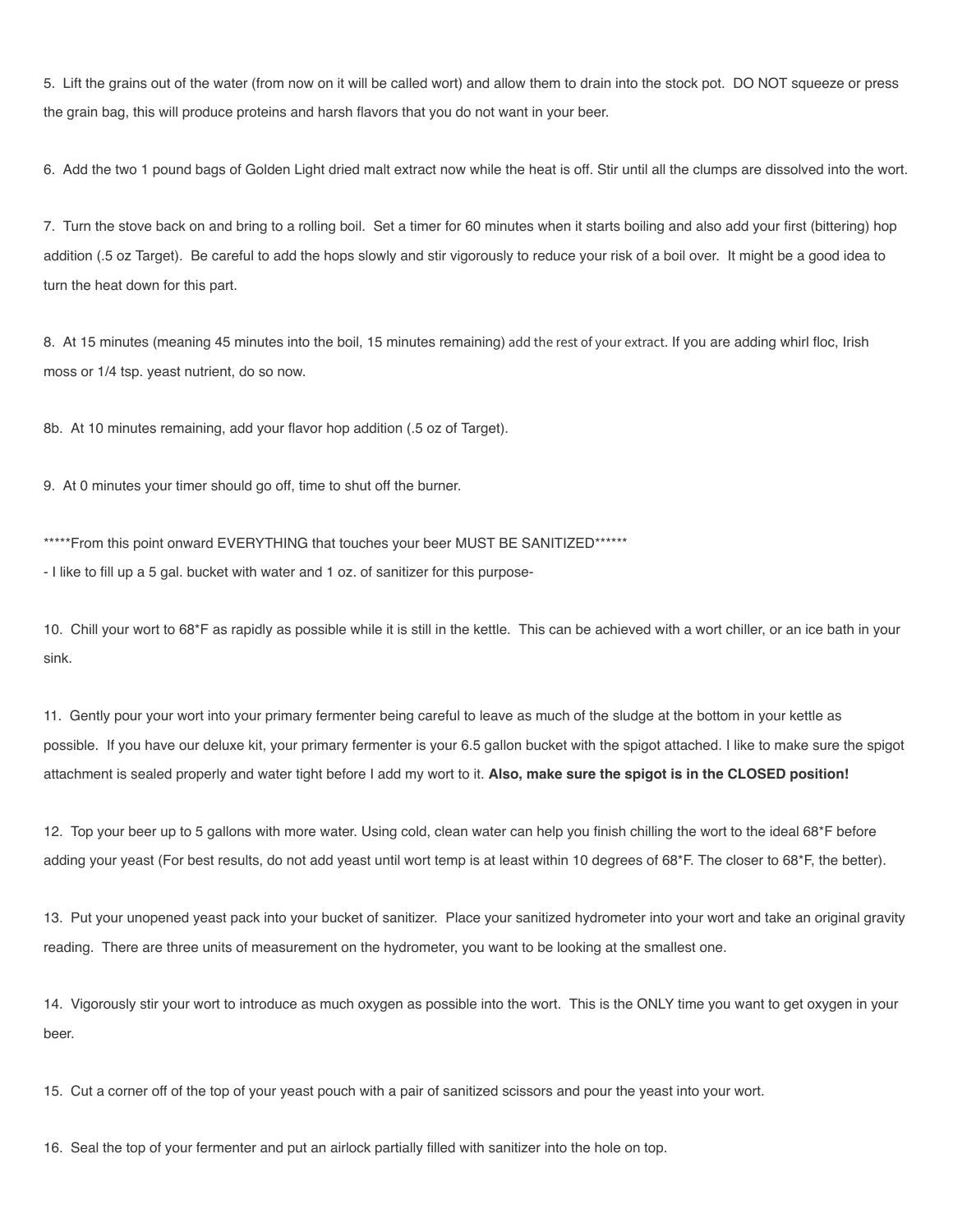17. Pace the floor anxiously for the next 10-14 days while your beer goes through primary fermentation.

18. When the airlock stops bubbling and the yeast cake has dropped to the bottom, remove the lid and take a reading with your hydrometer.

19. If you have reached your desired final gravity (give or take a couple points) you are ready to rack it over into your secondary fermenter.

20. If you are using our deluxe kit, the 5 gallon plastic carboy is your secondary. As always, everything MUST be sanitized.

21. Use your auto-siphon to gently rack the beer into your secondary fermenter, leaving as much of the trub behind as possible.

22. Seal the fermenter and go back to pacing the floor for another 7-10. Ideally, brew another beer now so the wait is less excruciating next time.

23. Now you are ready to bottle. Boil 5 ounces of priming sugar in 2 cups of water and stir it to dissolve. Allow the solution to cool and gently pour it into your bottling bucket. Remember, everything must be sanitized.

24. Rack your beer into your bottling bucket so that the beer mixes with the priming solution evenly. If you are using our deluxe kit, your bottling bucket is the 6.5 gallon bucket w/ the spigot attached that you used for primary fermentation.

25. Attach one end of a tube to your spigot and the other end to your bottling cane.

26. Sanitize every bottle and all of your caps. DO NOT USE DETERGENT if you run your bottles through your dishwasher on the sanitary cycle.

27. Put your bottling cane into a bottle so that the tip is depressed against the bottom of the bottle.

28. When the beer reaches the very top of the bottle, pull the cane out and set the bottle aside to be capped.

29. Repeat this step 45-50 more times, then cap the bottles.

30. DO NOT REFRIGERATE YOUR BOTTLES. They will not carbonate.

31. Continue to pace the floor for 10-14 days. Ideally, put your next beer into secondary and brew another beer so the wait is even less excruciating next time.

32. Refrigerate a couple of bottles.

33. Open and enjoy. Repeat as necessary.